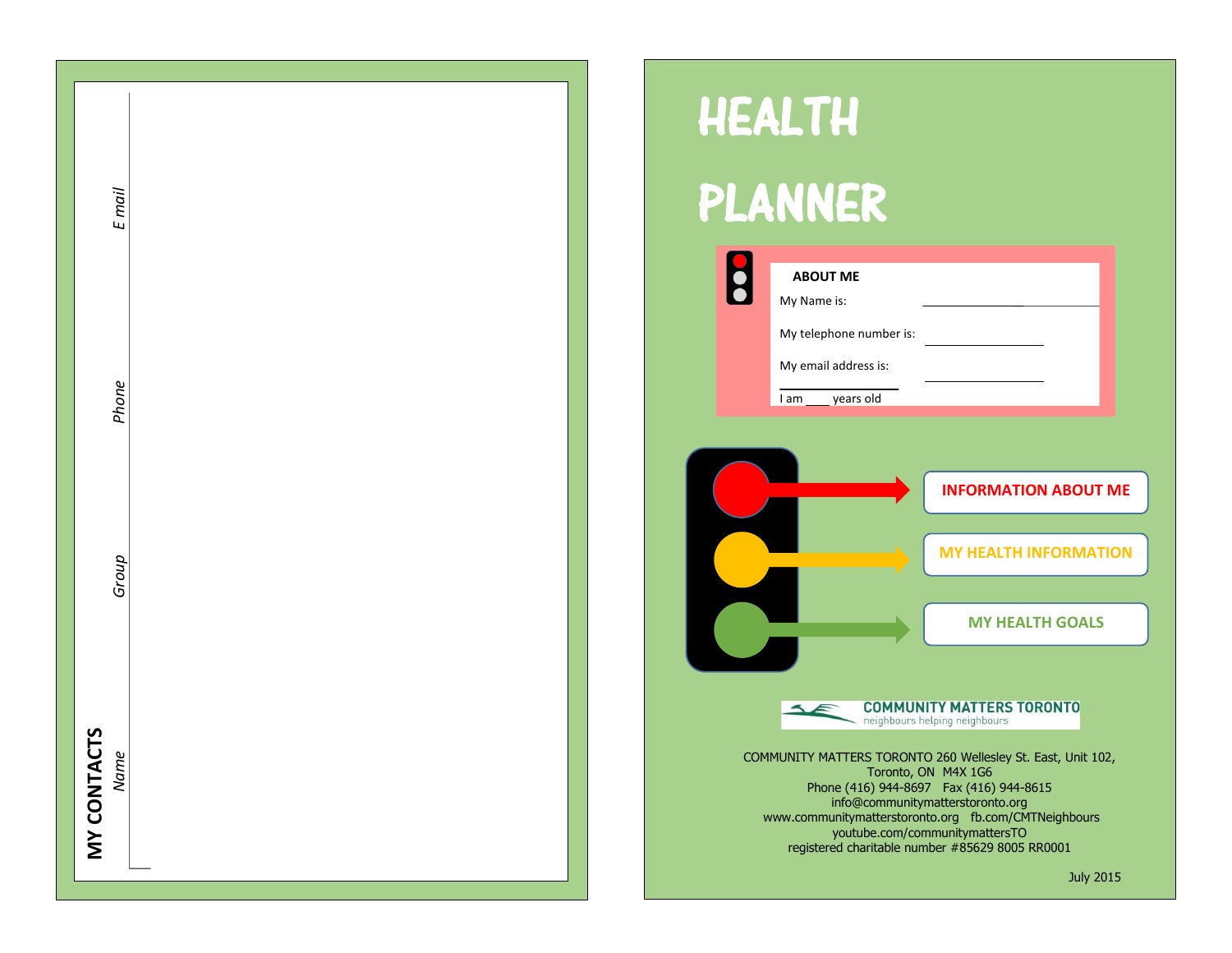#### **Your Health Planner**

#### **I** *Taking charge of your health*

We often forget that we have to take care of ourselves to help others!

How do you maintain the good health habits you brought to Canada?

- Eating fresh food, cooking with health recipes,
- Develop a network of family, new friends and neighbours like you had back home
- Balancing challenges and Managing Stress With the challenges of looking for work, trying to find good work, credentials, retraining, finding good school, trying to understand Canadian English, find the right schools, and your finances……….
- Cultural Health practices. What worked in the past......when you felt tired, had a cold? Do you take quiet time, enough to listen to your body?

#### **II** *Healthy Living! Ask us for help at Community Matters*

- Do you have a family doctor? Do you feel comfortable with that person? ( include Ontario Medical Association reference?
- **Work with us and your neighbours** Our Community Assistants are neighbours helping neighbours to listen to the advice of others you trust then add in health professionals
	- o Consumer health- learn what is best for you, take time to listen to your body, how do you feel at first, what happens after you change your diet, and exercise? Listen to how your body responds then talk about it with people you trust
	- o Help walk you through Canadian ways and Canadian services, and help you express what you need
- Stress........different cultures look at this in very different ways.......the word does not exist in some cultures and in other, to admit that you are is a source of shame...... Here we believe that it is important to recognize what it means to you
	- 1. Try to be aware of different stresses, how to be good to yourself, take a break, meditate
	- 2. Talk to a Community Assistant. Work with a Neighbour
	- 3. SELF-HELP GROUP, how to manage your time, stress towards a balanced life. Yoga, meditation.
	- 4. Take a look at what you really eat...fast food, no time to cook. Come to CMT Classes; Adult nutrition, meet a dietician, food audit, family cooking.
	- 5. Exercise manage it yourself, take your pulse.....We can help organize family walks and have swimming, Indian dance, Zumba, Bollywood and Tai Chi
	- 6. Screening for chronic health issues
	- 7. Use this HEALTH PLANNER-Set your goals, behavioural change, ask for help
	- 8. Sign up for our St. James Town HEALTH APP at https://healthstorylines.com/app/#/login

|                     | Saturday         |  |  |  |
|---------------------|------------------|--|--|--|
|                     | Friday           |  |  |  |
|                     | <b>Thursday</b>  |  |  |  |
|                     | <b>Wednesday</b> |  |  |  |
|                     | <b>Tuesday</b>   |  |  |  |
|                     | <b>Monday</b>    |  |  |  |
|                     |                  |  |  |  |
| MY CALENDAR<br>Time |                  |  |  |  |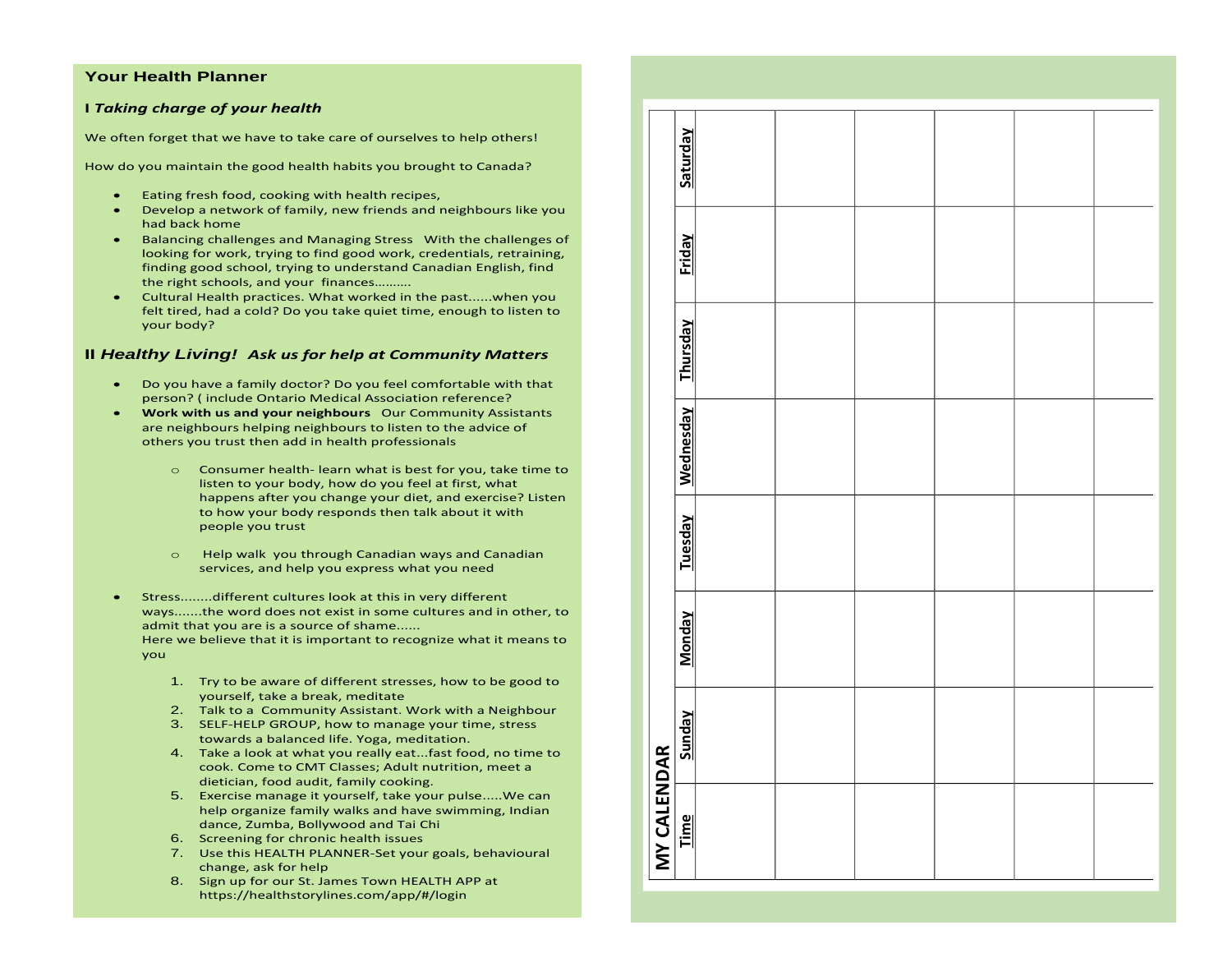|                                                  | emergency<br>$\overline{\mathfrak{s}}$                                                                                                                 |                                                                                                                                                                                                                                                                                                                                                                                                                                                                                                                                 | <b>MY HEALTH INFORMATION</b>                                                          |
|--------------------------------------------------|--------------------------------------------------------------------------------------------------------------------------------------------------------|---------------------------------------------------------------------------------------------------------------------------------------------------------------------------------------------------------------------------------------------------------------------------------------------------------------------------------------------------------------------------------------------------------------------------------------------------------------------------------------------------------------------------------|---------------------------------------------------------------------------------------|
|                                                  | 5 help in                                                                                                                                              | 9 physiotherapy, 10 OT, 11 Hearing Aid,<br>1 Screening for diabetes, 2 breast cancer, 3 dental, in home health support (PSW, Homemaker) 4<br>1 Learning English, 2 TTYL, 3 safety/emergency, 4 alarms, 5 buddy line, 6 computer, 7 phone<br>1 Forms/applications, 2 financial planning, 3 Legal. 4 Wills, 5 Power of Attorney, 6 Official Guardian<br>1 Hand rails, 2 smoke alarm, 3 insurance, 4 repairs, 5 appliances, 61 pest prevention                                                                                     | I am over 21<br>Have you had a pap test?<br>No<br>Yes                                 |
| Supports to Stay Healthy and Independent at Home | 2 volunteer, 3 tutor, 4 escort to groups, 5 daily programs, 6 classes<br>Need help to: 1Get dressed, 2 get up from a chair, 3 use the toilet, 4 phone, | 1 Family/Friend support in emergencies, 2 caregivers, 3 volunteers, 4 neighbours<br>Escort to doctor, 5 specialist, 6 visits, 7 translation, 8 forms,<br>12 Glasses, 13 pharmacist, 14 medication reminder system<br>1 In home exercises, 2 rehab plans, 3 community programs<br>1 House Keeping, 2 preparing meals, 3 cleaning, 4 laundry,<br>1 Family/other emergencies, 2 ongoing case managers/agency<br>1 Climb Stairs, 2 get around the house, 3 mobility aids<br>1 Shopping, 2 special diets, 3 supplements, 4 dietitian | I am over 50<br>Have you had a Mammogram and clinical breast exam<br>No<br>Yes        |
| Reader,                                          | $\overline{\phantom{0}}$                                                                                                                               | Family, 2 Day program, 3 Respite<br>1 Wheel trans                                                                                                                                                                                                                                                                                                                                                                                                                                                                               | I am over 50<br>Have you had Colorectal FOBT?<br>N0<br>Yes<br>If yes when?            |
| <b>Service Needs</b><br>Leisure                  | Personal Care                                                                                                                                          | Social Connections<br>In Home Support<br>Communication<br>Physical Health<br>Transportation<br>Daily Activities<br>Caregiver Relief<br>Coordination<br>Nutrition<br>Mobility<br>Exercise<br>Financial                                                                                                                                                                                                                                                                                                                           | I have taken the CanRisk assessment for diabetes<br>$-$ Yes $-$<br>No<br>My score was |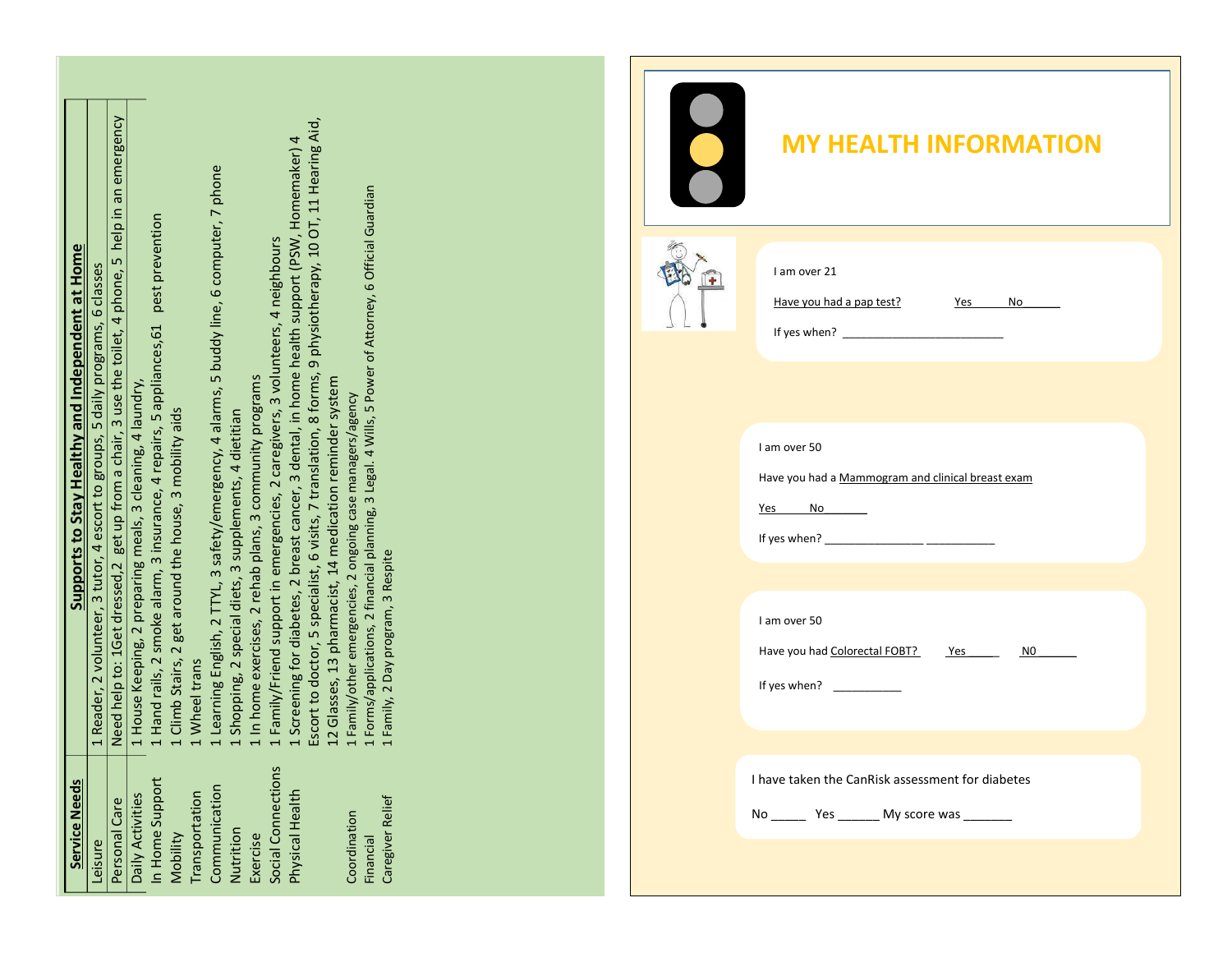| <b>MY HEALTH INFORMATION</b>                                                                                                                                                                    | $\bullet$ |
|-------------------------------------------------------------------------------------------------------------------------------------------------------------------------------------------------|-----------|
| I smoke daily/occasionally<br>I intend to quit and have stopped for<br>at least 24 hrs in the last 12 months                                                                                    |           |
| I am exposed to second hand smoke at home Yes ________ No ______                                                                                                                                |           |
| My Body Mass Index (BMI) is:<br>30 + _____ 25-29.9 _____ 18.5-24.9 _____ Don't Know _____                                                                                                       |           |
| I exercise 30 - 60 minutes moderately to vigorously most days of the week<br>Inactive _______ Moderate (less than 30 min/day sometimes) _____<br>Active (30 minutes most days of the week _____ |           |
| I eat servings of vegetables and fruit (A serving is 1 cup raw $\frac{1}{2}$ cup cooked)<br>Less than 5 servings a day ______ 5-7 servings a day _____<br>7+ servings a day ______              |           |
| I drink alcohol 1 Beer is 12 oz (355ml) Glass of wine is 5 oz (148 ml)<br>More than 4 drinks at a time Yes _______ No ______<br>More than 14 drinks a week Ye _____ No _____                    |           |
|                                                                                                                                                                                                 |           |

## **MY GOALS**

My Goal:

How I rate myself :<br>When I start (1-7) Date:

When I finish ( 1-7) Date:

Poor 1 2 3 4 5 6 7 Excellent Poor 1 2 3 4 5 6 7 Excellent

#### How I will meet my goals

| CATEGORY            | <b>STEPS</b> | <b>COMMENTS</b> |
|---------------------|--------------|-----------------|
| Parenting and child |              |                 |
| development         |              |                 |
| Personal health     |              |                 |
| Learning/Leisure    |              |                 |
| Employment          |              |                 |
| Physical Health     |              |                 |
| Nutrition           |              |                 |
| Networks            |              |                 |
| Housing             |              |                 |
| Financial           |              |                 |
|                     |              |                 |
|                     |              |                 |
|                     |              |                 |
|                     |              |                 |
|                     |              |                 |
|                     |              |                 |
|                     |              |                 |
|                     |              |                 |
|                     |              |                 |
|                     |              |                 |
|                     |              |                 |
|                     |              |                 |
|                     |              |                 |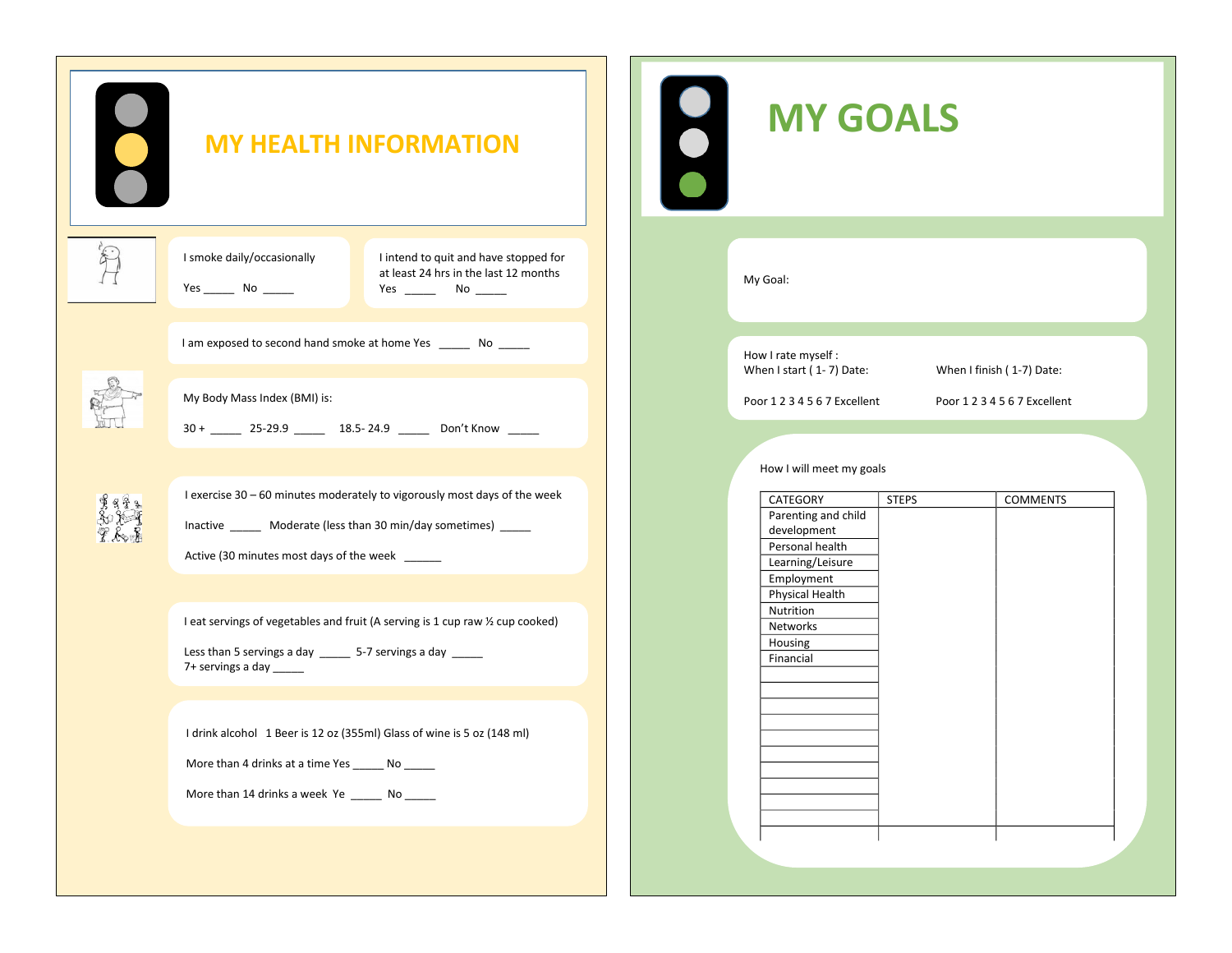| 000<br><b>MY GOALS</b>                                                                                                                                                                                                                        | $\bigcirc$<br><b>MY HEALTH INFORMATION</b>                                                                                                                                                                                                   |
|-----------------------------------------------------------------------------------------------------------------------------------------------------------------------------------------------------------------------------------------------|----------------------------------------------------------------------------------------------------------------------------------------------------------------------------------------------------------------------------------------------|
| My Goal:                                                                                                                                                                                                                                      | I use health practices I learned from back home<br><b>Natural Products</b><br>Diet Based Therapy<br>Meditation<br>Acupressure<br>Acupuncture/Trigger Point<br>Deep Breathing                                                                 |
| How I rate myself :<br>When I start (1-7) Date:<br>When I finish (1-7) Date:<br>Poor 1 2 3 4 5 6 7 Excellent<br>Poor 1234567 Excellent                                                                                                        | Progressive relaxation<br>Chiropracty/osteopathy<br>Massage<br><b>Guided Imagery</b><br>Yoga<br>Ayurvedic<br><b>COMMENTS</b>                                                                                                                 |
| How I will meet my goals<br>CATEGORY<br><b>STEPS</b><br><b>COMMENTS</b><br>Parenting and child<br>development<br>Personal health<br>Learning/Leisure<br>Employment<br><b>Physical Health</b><br>Nutrition<br>Networks<br>Housing<br>Financial | Can you tell us about any family history of health conditions<br>Heart and Stroke<br>High Blood Pressure<br>Chronic Pain<br>Asthma<br>High Blood Pressure<br>Stroke<br>Arthritis<br>Lung Respiratory<br>Diabetes<br>Other<br><b>COMMENTS</b> |